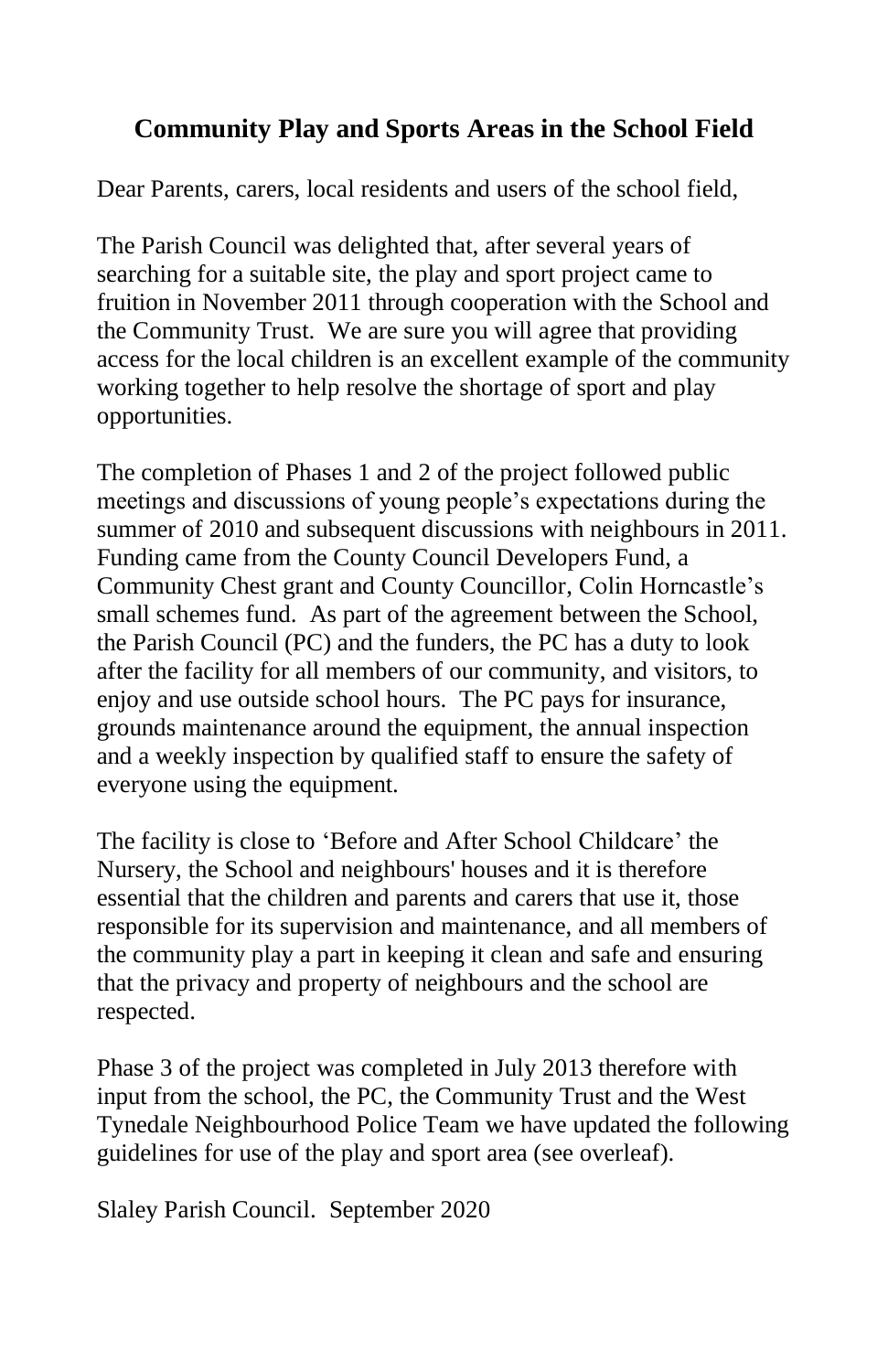# **The agreement for use of the school field**

Children have a right to play, and they need opportunities for physical exercise and interaction with other youngsters. However, everyone has a right to enjoy their home and workplace peacefully and know that their property is safe.

The following agreement and simple guidelines should ensure that the play and sport facilities can be enjoyed by all users, without disturbance to others.

\* The Parish Council and the School will ensure that the facility is regularly inspected and kept in good condition.

\* Parents and carers will be responsible for their children when they are in the school grounds and the play area.

\* Users of the facilities will abide by the following commonsense rules.

\* The school grounds should be left as children found them moving school equipment and furniture should be avoided.

**The facilities are closed from 7.30 a.m. – 6 p.m. Monday to Thursday and from 7.30 a.m. – 3.15 p.m. on Fridays during school time. The facilities will be open at all times during weekends and school holidays, until dusk (when the village street lights come on).**

**During the Coronavirus pandemic there may be changes to this community agreement watch local notices for changes.**

**Only the school field to be used for ball games** – there is restricted entry for very young children to the enclosed nursery play area and the school and the walls of these buildings must not be used for ball games.

**Responsibility of children lies solely with parents and carers**. It is their responsibility to ensure that children arrive at and leave the field safely. Slaley First School can take no responsibility for any child using the field.